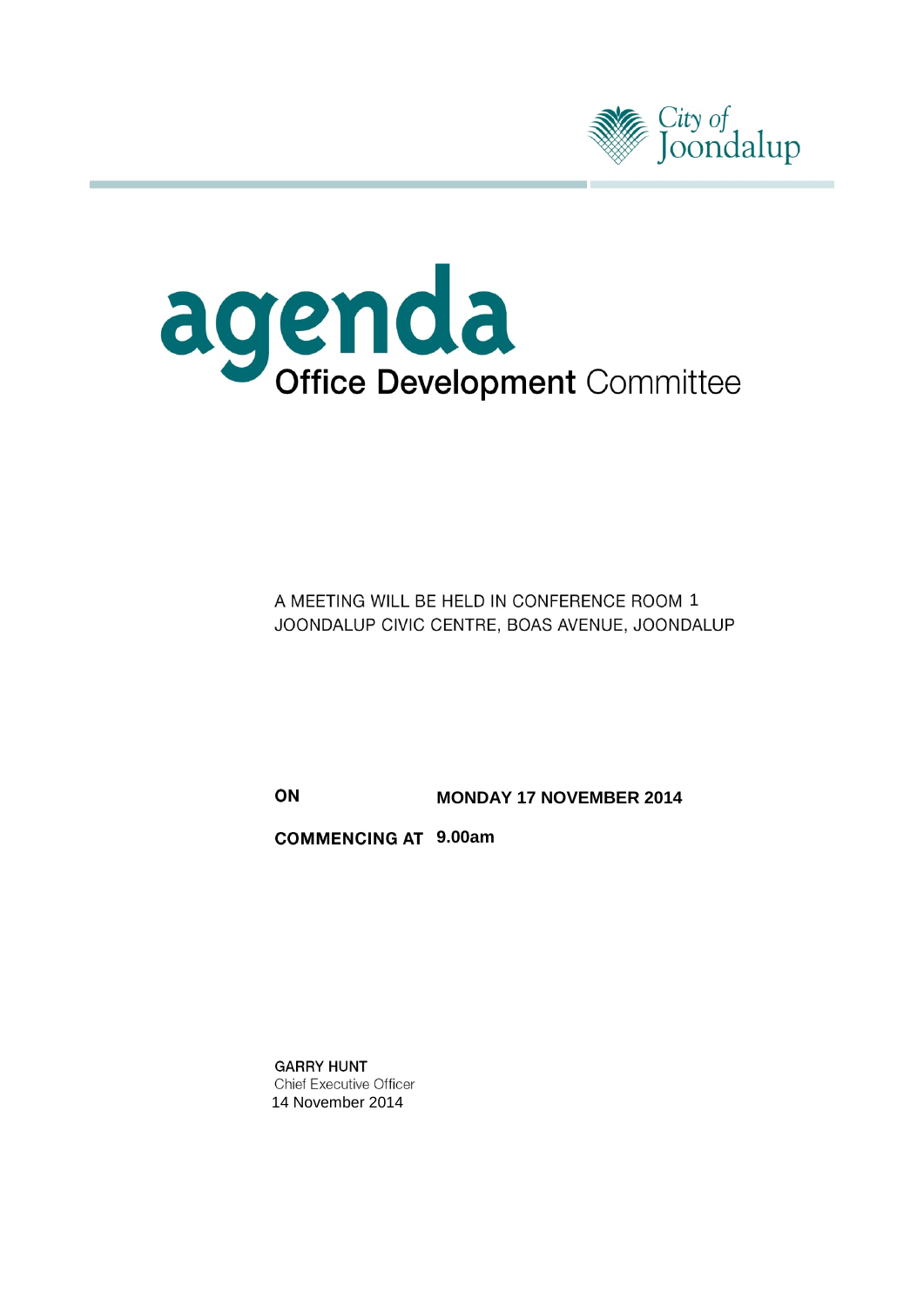# **PROCEDURES FOR PUBLIC QUESTION TIME**

The following procedures for the conduct of Public Question Time were adopted at the Council meeting held on 19 November 2013:

#### **Questions asked verbally**

- 1 Members of the public are invited to ask questions at Committee Meetings.
- 2 Questions asked at an Ordinary Committee meeting must relate to a matter that affects the City of Joondalup. Questions asked at a Special meeting of the Committee must relate to the purpose for which the meeting has been called.
- 3 A register will be provided for those persons wanting to ask questions to enter their name. Persons will be requested to come forward in the order in which they are registered, and to give their name and full address.
- 4 Public question time will be limited to two minutes per member of the public, with a limit of two verbal questions per member of the public.
- 5 Statements are not to precede the asking of a question during public question time. Statements should be made during public statement time.
- 6 Members of the public are encouraged to keep their questions brief to enable everyone who desires to ask a question to have the opportunity to do so.
- 7 Public question time will be allocated a minimum of 15 minutes and may be extended in intervals of up to 10 minutes by resolution of the Committee, but the total time allocated for public questions to be asked and responses to be given is not to exceed 35 minutes in total. Public question time is declared closed following the expiration of the allocated time period, or earlier than such time where there are no further questions.
- 8 Questions are to be directed to the Presiding Member and shall be asked politely, in good faith, and are not to be framed in such a way as to reflect adversely or be defamatory on a particular Elected Member or City employee. The Presiding Member shall decide to:
	- accept or reject any question and his/her decision is final
	- nominate a member of the Committee and/or City employee to respond to the question or
	- take a question on notice. In this case a written response will be provided as soon as possible, and included in the agenda of the next Committee meeting.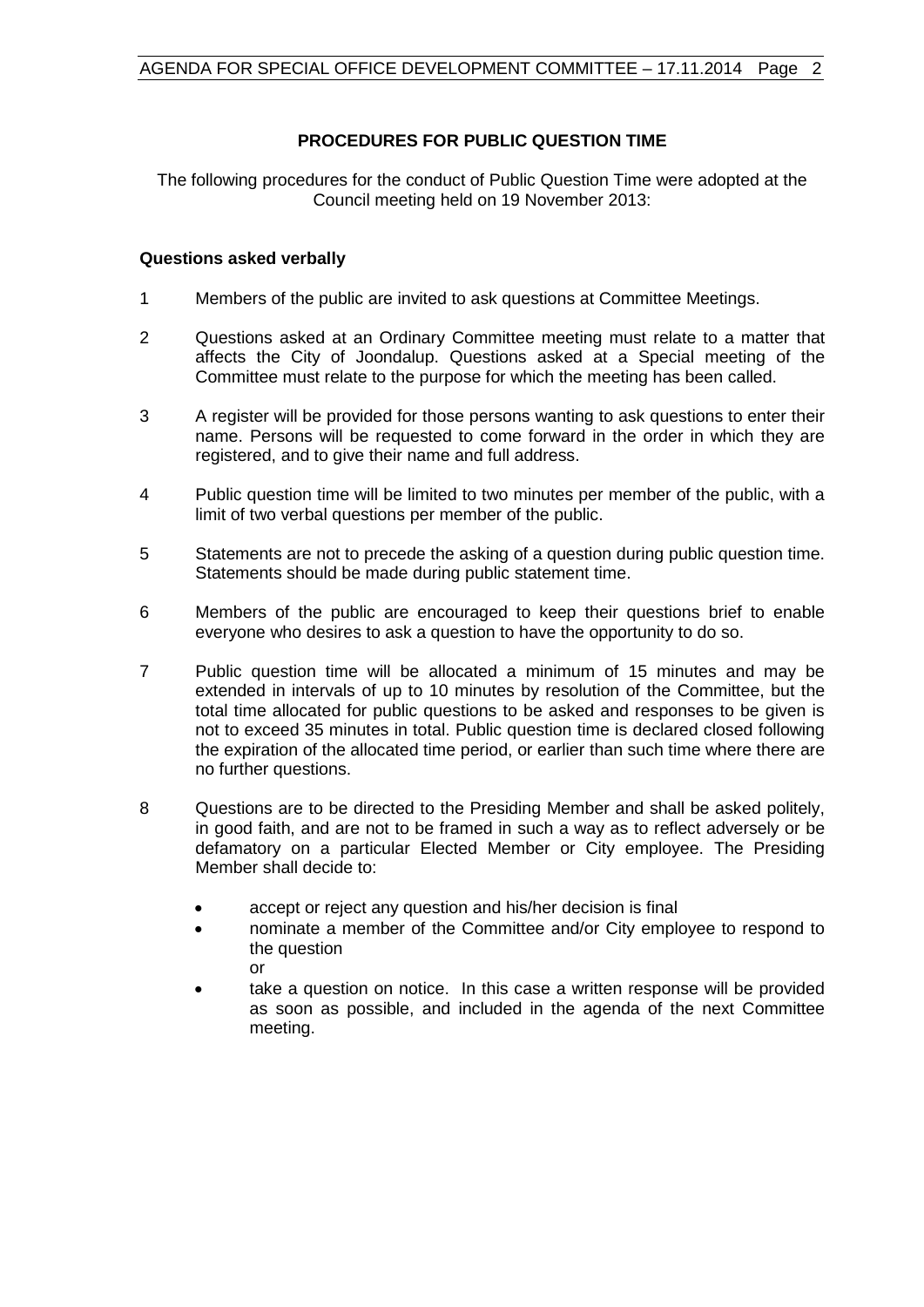- 9 Where an Elected Member is of the opinion that a member of the public is:
	- asking a question at a Committee meeting, that does not relate to a matter affecting the City or
	- making a statement during public question time,

they may bring it to the attention of the Presiding Member who will make a ruling.

- 10 Questions and any response will be summarised and included in the minutes of the Committee meeting.
- 11 It is not intended that question time should be used as a means to obtain information that would not be made available if it was sought from the City's records under Section 5.94 of the *Local Government Act 1995* or the *Freedom of Information Act 1992* (FOI Act 1992). Where the response to a question(s) would require a substantial commitment of the City's resources, the Chief Executive Officer (CEO) will determine that it is an unreasonable impost upon the City and refuse to provide it. The CEO will advise the member of the public that the information may be sought in accordance with the FOI Act 1992.

## **Questions in Writing – (Residents and/or ratepayers of the City of Joondalup only)**

- 1 Only City of Joondalup residents and/or ratepayers may submit questions to the City in writing.
- 2 Questions asked at an Ordinary Committee meeting must relate to a matter that affects the City of Joondalup. Questions asked at a Special meeting of the Committee must relate to the purpose for which the meeting has been called.
- 3 The City will accept a maximum of five written questions per City of Joondalup resident/ratepayer. To ensure equality and consistency, each part of a multi-part question will be treated as a question in its own right.
- 4 Questions lodged by 9.00am on the day immediately prior to the scheduled Committee meeting will be responded to, where possible, at the Committee meeting. These questions, and their responses, will be distributed to Elected Members and made available to the public in written form at the meeting.
- 5 The Presiding Member shall decide to accept or reject any written question and his/her decision is final. Where there is any concern about a question being offensive, defamatory or the like, the Presiding Member will make a determination in relation to the question. Questions determined as offensive, defamatory or the like will not be published. Where the Presiding Member rules questions to be out of order, an announcement to this effect will be made at the meeting, including the reason(s) for the decision.
- 6 The Presiding Member may rule questions out of order where they are substantially the same as questions previously submitted and responded to.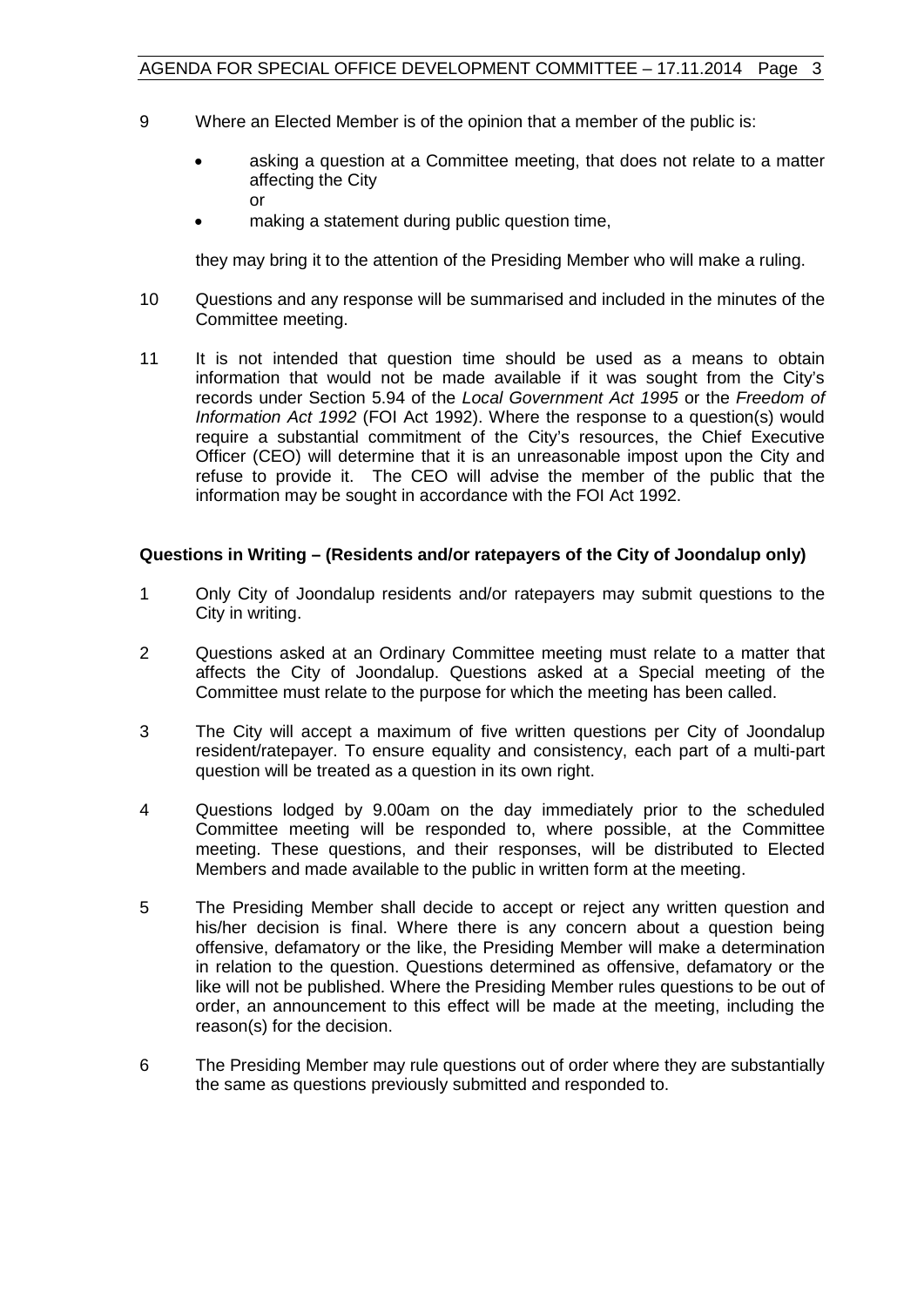- 7 Written questions unable to be responded to at a Committee meeting will be taken on notice. In this case, a written response will be provided as soon as possible and included on the agenda of the next Committee meeting.
- 8 A person who submits written questions may also ask questions at a Committee meeting and questions asked verbally may be different to those submitted in writing.
- 9 Questions and any response will be summarised and included in the minutes of the Committee meeting.
- 10 It is not intended that question time should be used as a means to obtain information that would not be made available if it was sought from the City's records under Section 5.94 of the *Local Government Act 1995* or the *Freedom of Information Act 1992* (FOI Act 1992). Where the response to a question(s) would require a substantial commitment of the City's resources, the Chief Executive Officer (CEO) will determine that it is an unreasonable impost upon the City and may refuse to provide it. The CEO will advise the member of the public that the information may be sought in accordance with the FOI Act 1992.

#### **DISCLAIMER**

Responses to questions not submitted in writing are provided in good faith and as such, should not be relied upon as being either complete or comprehensive.

# **PROCEDURES FOR PUBLIC STATEMENT TIME**

The following procedures for the conduct of Public Statement Time were adopted at the Council meeting held on 19 November 2013:

- 1 Members of the public are invited to make statements, either verbally or in writing, at Committee meetings.
- 2 Statements made at an Ordinary Committee meeting must relate to a matter that affects the City of Joondalup. Statements made at a Special meeting of the Committee must relate to the purpose for which the meeting has been called.
- 3 A register will be provided for those persons wanting to make a statement to enter their name. Persons will be requested to come forward in the order in which they are registered, and to give their name and full address.
- 4 Public statement time will be limited to two minutes per member of the public.
- 5 Members of the public are encouraged to keep their statements brief to enable everyone who desires to make a statement to have the opportunity to do so.
- 6 Public statement time will be allocated a maximum time of 15 minutes. Public statement time is declared closed following the 15 minute allocated time period, or earlier than such time where there are no further statements.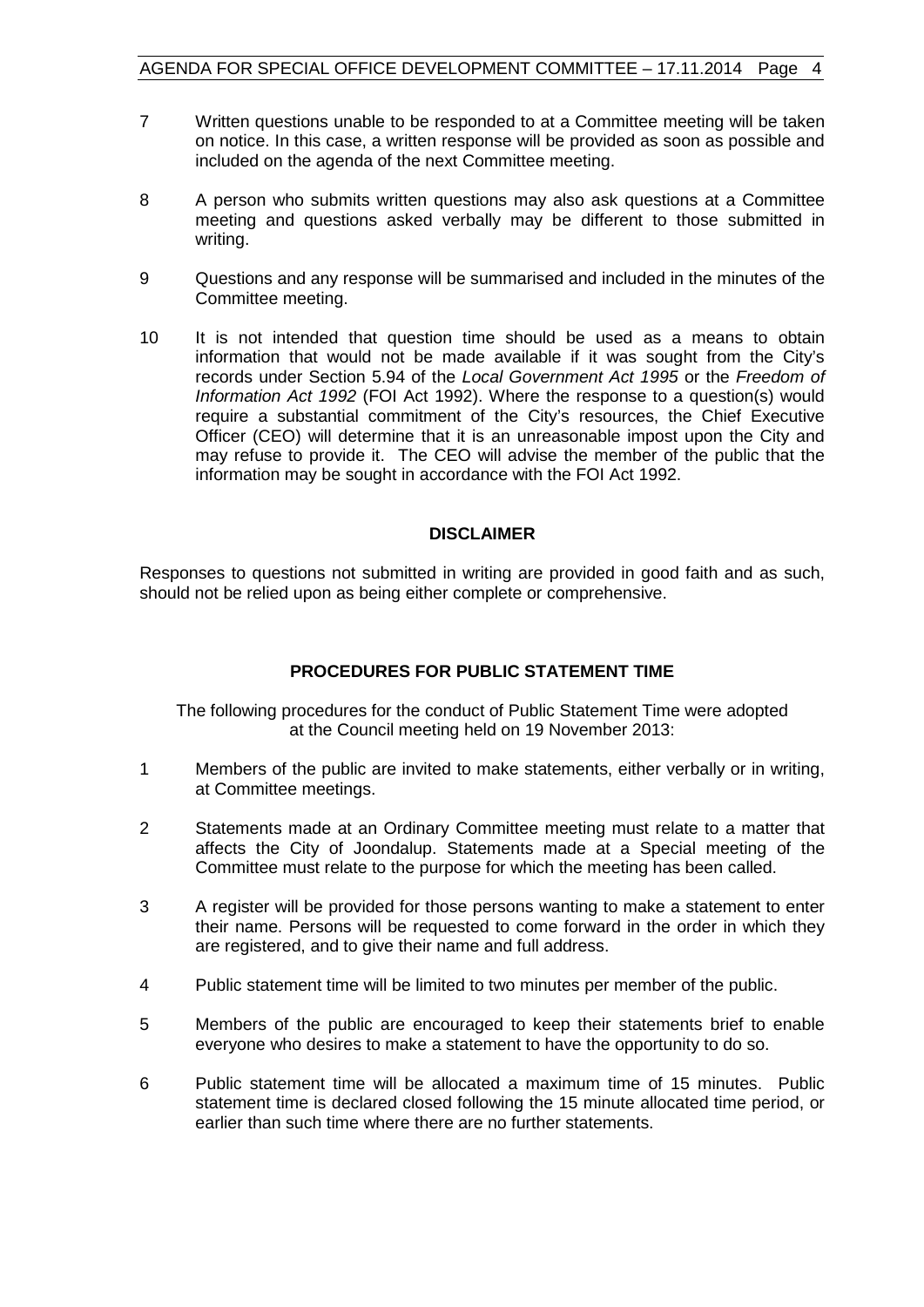- 7 Statements are to be directed to the Presiding Member and are to be made politely in good faith and are not to be framed in such a way as to reflect adversely or be defamatory on a particular Elected Member or City employee.
- 8 Where an Elected Member is of the opinion that a member of the public is making a statement at a Committee meeting, that does not relate to a matter affecting the City, they may bring it to the attention of the Presiding Member who will make a ruling.
- 9 A member of the public attending a Committee meeting may present a written statement rather than making the statement verbally if he or she so wishes.
- 10 Statements will be summarised and included in the minutes of the Committee meeting.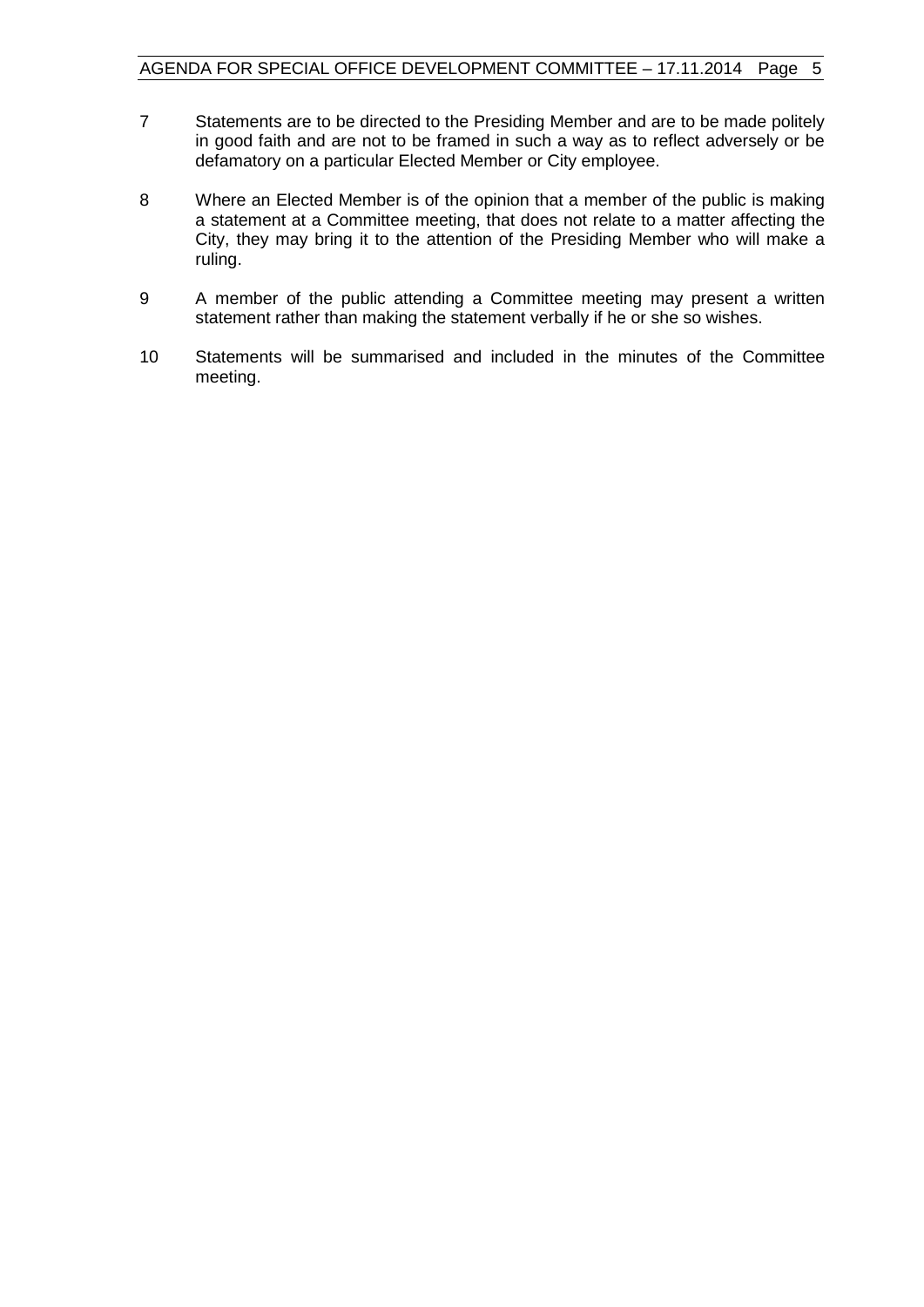# **TABLE OF CONTENTS**

| Item No. | Title                                                                                  |    |  |
|----------|----------------------------------------------------------------------------------------|----|--|
|          | <b>Declaration of Opening</b>                                                          | 8  |  |
|          | <b>Declarations of Interest</b>                                                        | 8  |  |
|          | <b>Public Question Time</b>                                                            | 8  |  |
|          | <b>Public Statement Time</b>                                                           | 8  |  |
|          | Apologies/Leave of absence                                                             | 8  |  |
|          | Announcements by the Presiding<br>Member without<br>discussion                         | 9  |  |
|          | Identification of matters for which the meeting may be<br>closed to the public         | 9  |  |
|          | <b>Petitions and deputations</b>                                                       | 9  |  |
|          | <b>Reports</b>                                                                         | 10 |  |
| 1        | Confidential - Expression of Interest: Joondalup City Centre<br>Development - [103036] | 10 |  |
|          | <b>Closure</b>                                                                         | 11 |  |

## **Note:**

Clause 15.10 of the City's *Meeting Procedures Local Law 2013* states:

*This local law applies generally to committee meetings except for clause 7.1 in respect of members seating and clause 7.8 in respect of limitation on members speaking.*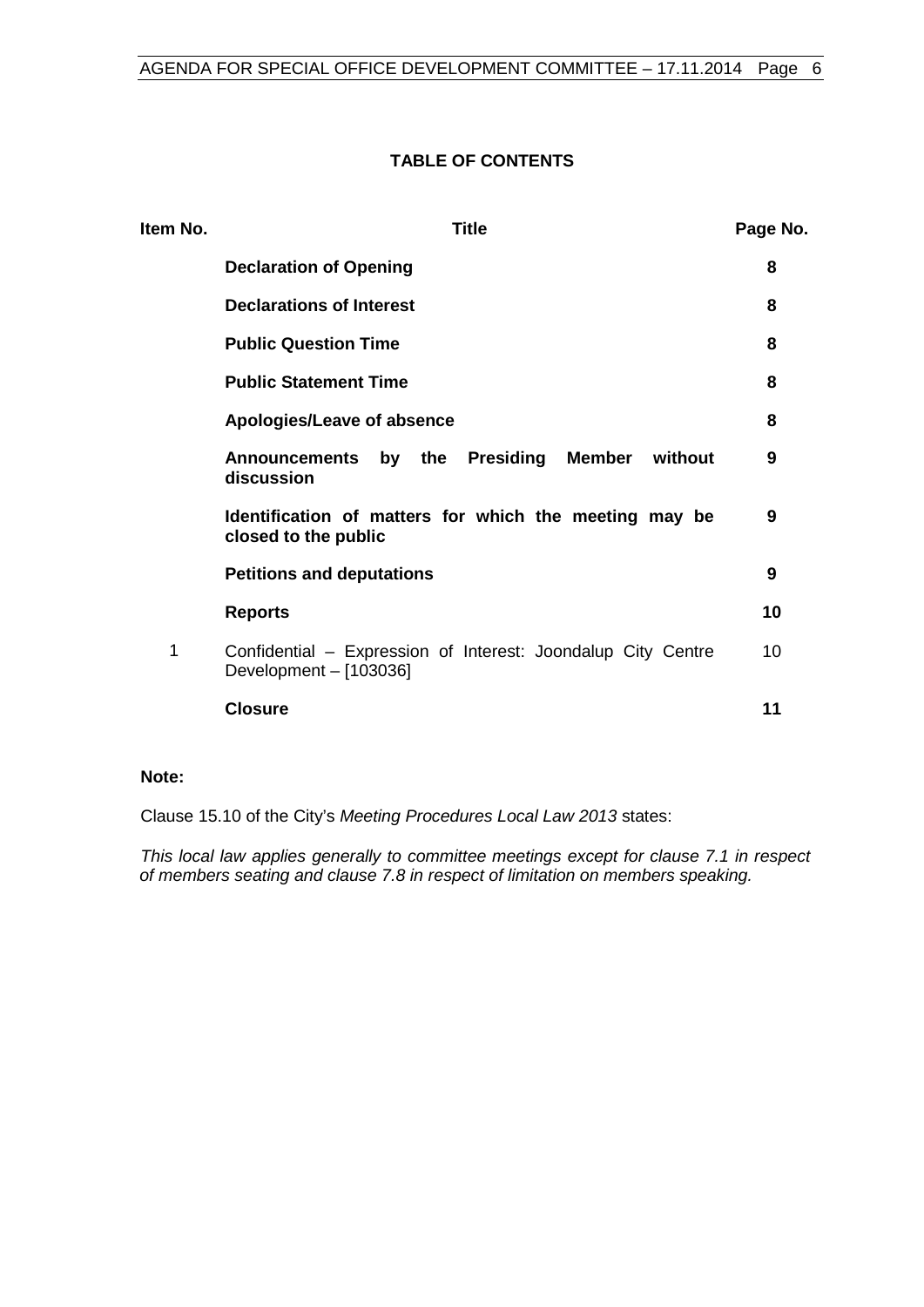# **CITY OF JOONDALUP**

Notice is hereby given that a special meeting of the **Office Development Committee** will be held in Conference Room 1, Joondalup Civic Centre, Boas Avenue, Joondalup on **Monday 17 November 2014** commencing at **9.00am.**

GARRY HUNT **Chief Executive Officer Joseph According to the Chief Executive Officer Joseph According to the Chief According to the Chief According to the Chief According to the Chief According to the Chief According to the Chief Acco** 14 November 2014 **Western Australia** Western Australia

# **AGENDA**

#### **Committee Members (6)**

#### **Committee Members**

Mayor Troy Pickard *Presiding Member* Cr Liam Gobbert Cr Kerry Hollywood<br>Cr Tom McLean, JP Cr Tom McLean, JP *Deputy Presiding Member* **Chief Executive Officer** Ms Dale Page Director Planning and Community Development

#### **Quorum for Meetings (3):**

The quorum for a meeting is to be at least 50% of the number of offices (whether vacant or not) of members of the committee.

#### **Simple Majority:**

A simple majority is to be more than 50% of those members present at the meeting.

#### **Absolute Majority (4):**

An absolute majority vote is to be more than 50% of the number of offices (whether vacant or not) of the committee.

#### **Casting Vote:**

In the event that the vote on a motion is tied, the presiding person must cast a second vote.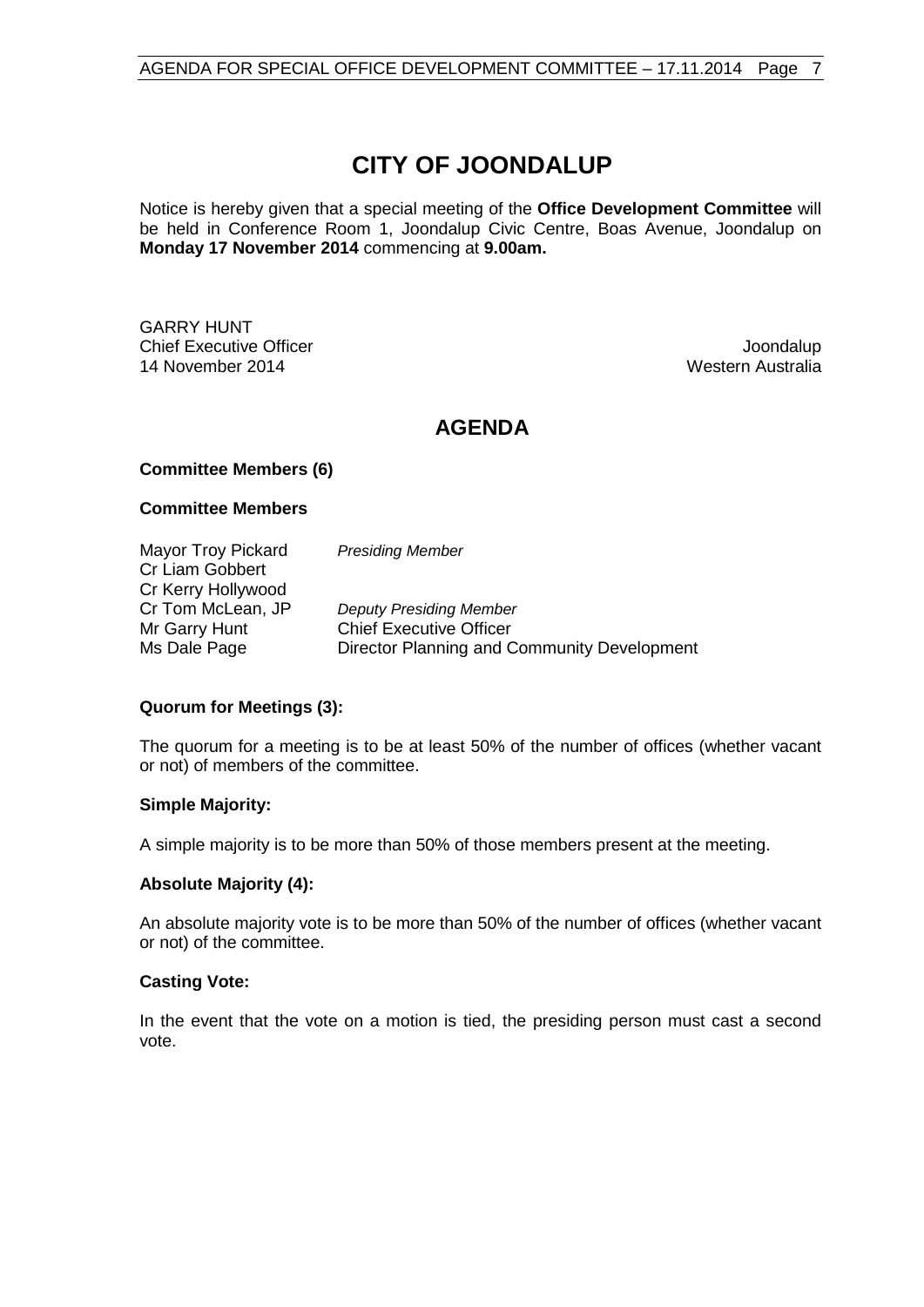## *Terms of Reference*

*To provide advice and make recommendations to Council on:*

- *the preferred location for the development of the Joondalup City Centre Commercial Office Development*
- *the architectural design elements to be incorporated into the Joondalup City Centre Commercial Office Development*
- *the core components to be included in the Joondalup City Centre Office Development*
- *the development models and financial structures to progress the Joondalup City Centre Commercial Office Development, including expressions of interest*
- *the options for the ongoing management and utilisation of the Joondalup City Centre Commercial Office Development.*

#### *Delegated Authority*

*The Office Development Committee has delegated authority to make appropriate decisions on behalf of Council that are aligned with the Committee's Terms of Reference and in accordance with the constraints of the Local Government Act 199*5.

## <span id="page-7-0"></span>**DECLARATION OF OPENING**

<span id="page-7-1"></span>**DECLARATIONS OF INTEREST**

<span id="page-7-2"></span>**PUBLIC QUESTION TIME**

<span id="page-7-3"></span>**PUBLIC STATEMENT TIME**

#### <span id="page-7-4"></span>**APOLOGIES/LEAVE OF ABSENCE**

# **Leave of Absence previously approved**

- 
- 
- Cr Christine Hamilton-Prime 5 November to 20 November 2014 inclusive;
- Cr Sam Thomas 3 December 2014 to 5 December 2014 inclusive;<br>Cr Christine Hamilton-Prime 6 December 2014 to 5 January 2015 inclusive.
	- 6 December 2014 to 5 January 2015 inclusive.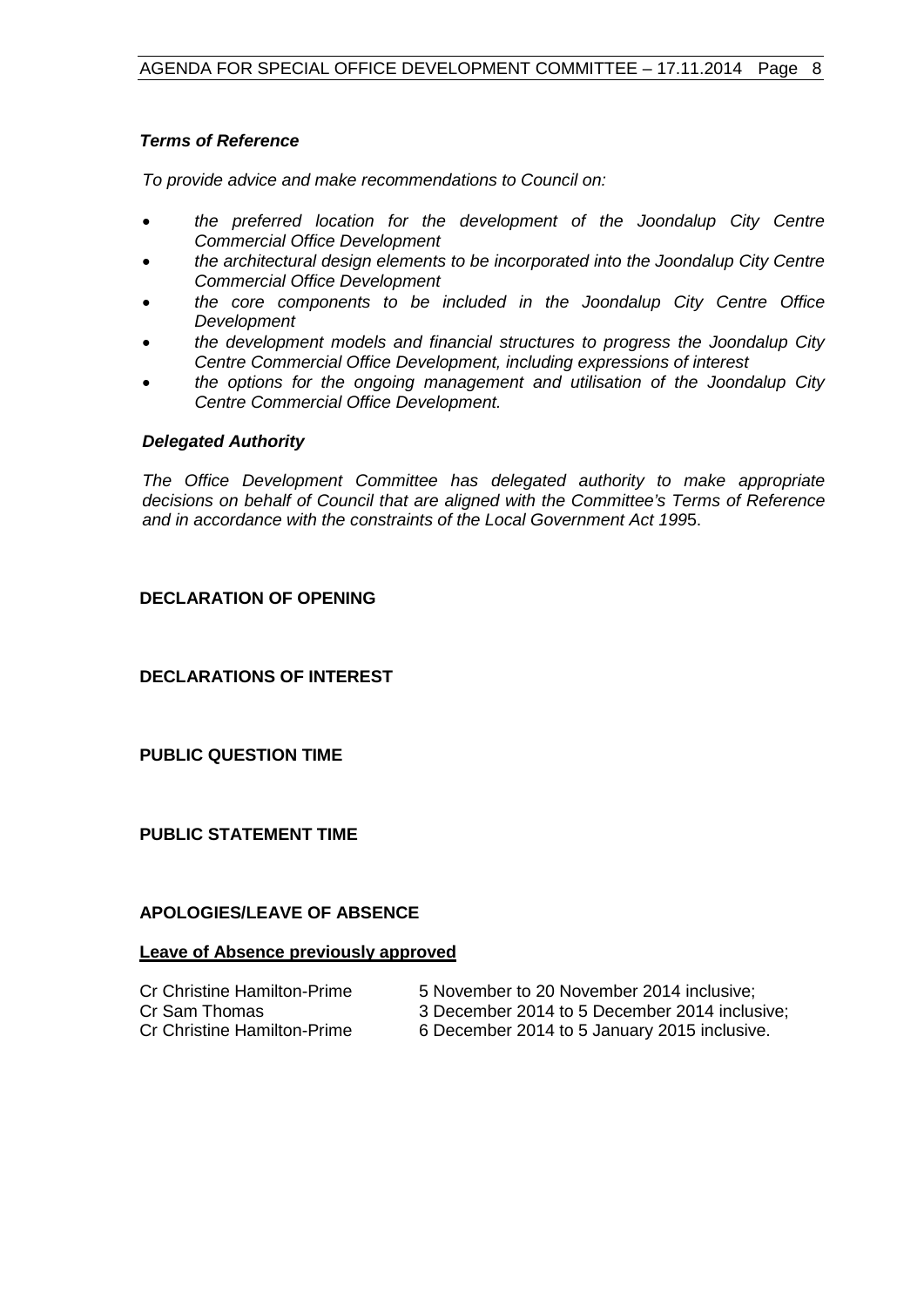# <span id="page-8-0"></span>**ANNOUNCEMENTS BY THE PRESIDING MEMBER WITHOUT DISCUSSION**

#### <span id="page-8-1"></span>**IDENTIFICATION OF MATTERS FOR WHICH THE MEETING MAY BE CLOSED TO THE PUBLIC**

Item 1 Confidential – Expression of Interest: Joondalup City Centre Development.

#### <span id="page-8-2"></span>**PETITIONS AND DEPUTATIONS**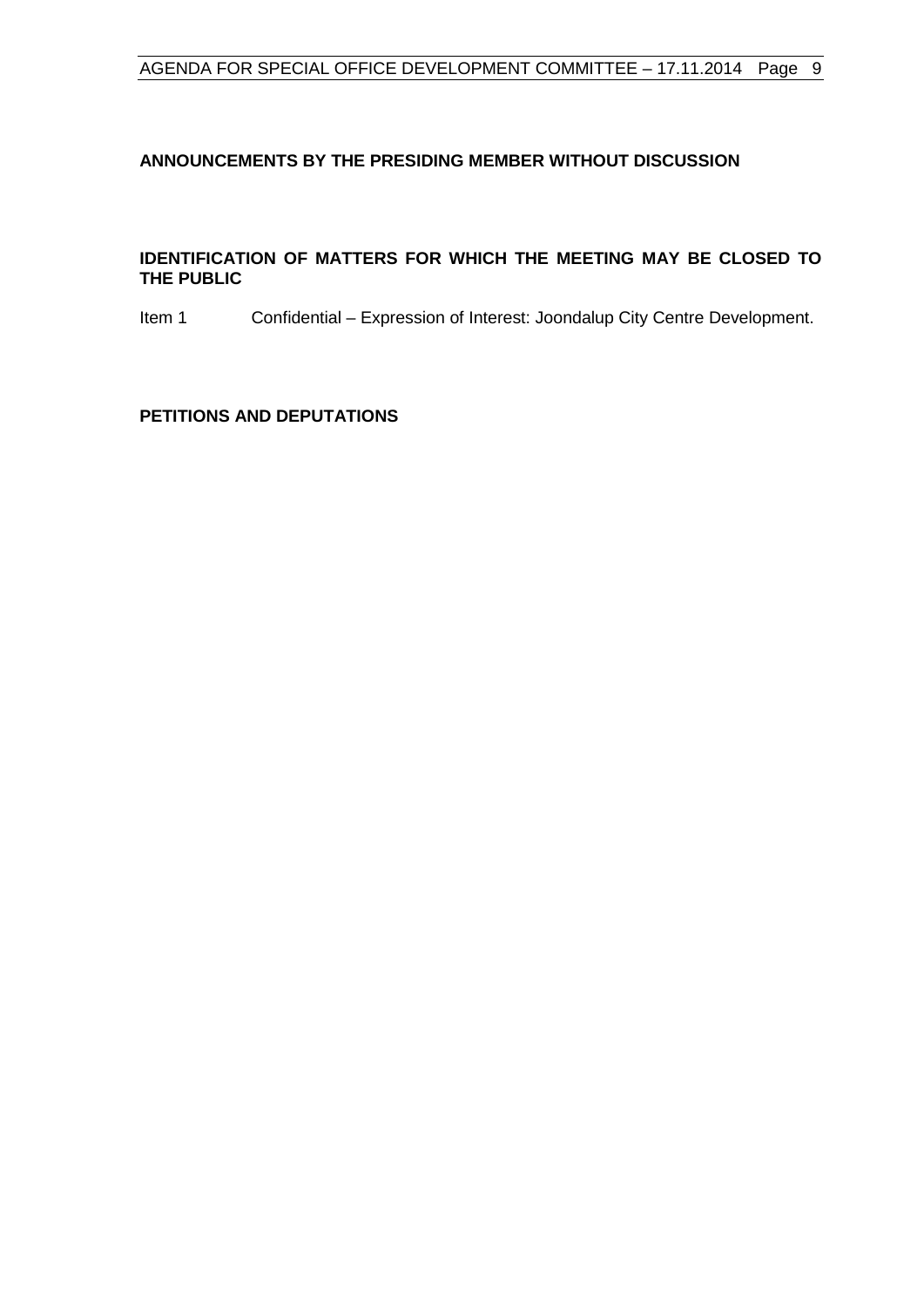<span id="page-9-0"></span>**REPORTS**

# <span id="page-9-1"></span>**ITEM 1 CONFIDENTIAL - EXPRESSION OF INTEREST: JOONDALUP CITY CENTRE DEVELOPMENT**

| <b>RESPONSIBLE</b> | Mr Mike Tidy              |
|--------------------|---------------------------|
| <b>DIRECTOR</b>    | <b>Corporate Services</b> |
|                    |                           |

**FILE NUMBER** 103036, 101515

**WARD** North

| <b>ATTACHMENTS</b>            | Attachment 1<br><b>Attachment 2</b> | Devwest Group Pty Ltd submission<br><b>Willoughby Property Group Pty Ltd</b><br>submission                                                                                 |
|-------------------------------|-------------------------------------|----------------------------------------------------------------------------------------------------------------------------------------------------------------------------|
|                               | Attachment 3                        | Key partners/team members                                                                                                                                                  |
|                               | Attachment 4                        | List of EOI downloads                                                                                                                                                      |
|                               | Attachment 5                        | Summary of property developer review                                                                                                                                       |
|                               | Attachment 6                        | Comparison of the commercial terms<br>for the office component                                                                                                             |
|                               | Attachment 7                        | Preliminary Comparative Analysis of<br>Development Proposals                                                                                                               |
|                               | Attachment 8                        | Potential clarification issues                                                                                                                                             |
|                               | Attachment 9                        | <b>Probity Plan and Guidelines</b>                                                                                                                                         |
|                               | (Please Note:                       | Attachments 1 and 2 are only available<br>electronically.                                                                                                                  |
|                               |                                     | The Report and Attachments<br>are<br>confidential and will appear in<br>the<br>official Minute Book only).                                                                 |
| <b>AUTHORITY / DISCRETION</b> | and amending budgets.               | Executive - The substantial direction setting<br>and<br>oversight role of Council, such as adopting plans and<br>reports, accepting tenders, directing operations, setting |

This report is confidential in accordance with section 5.23(2)(c) of the *Local Government Act 1995*, which also permits the meeting to be closed to the public for business relating to the following:

• *A contract entered into, or which may be entered into, by the local government and which relates to a matter to be discussed at the meeting.*

A full report is provided to Elected Members under separate cover. The report is not for publication.